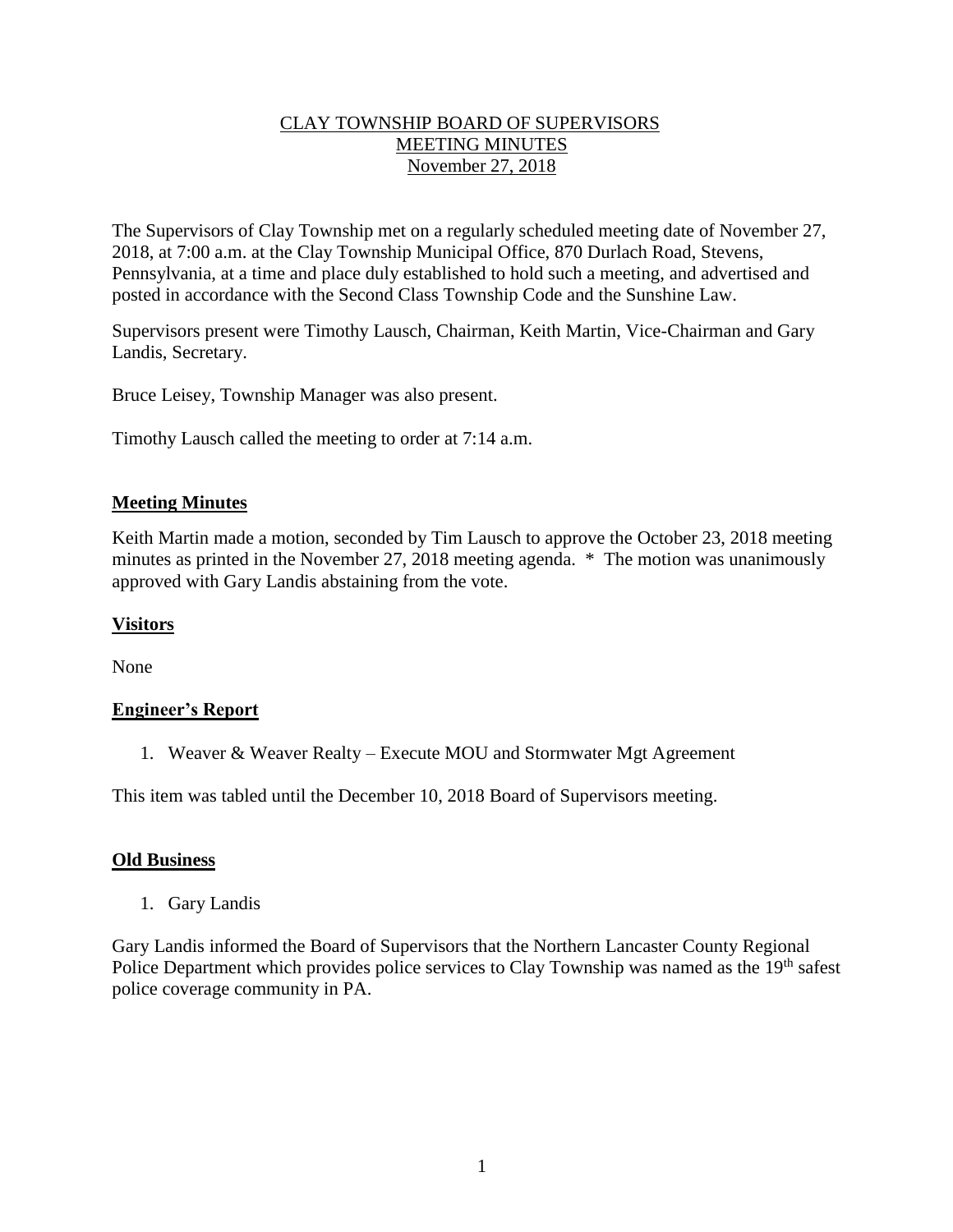## **Executive Session**

Keith Martin made a motion, seconded by Gary Landis to enter into Executive Session at 7:40 AM to discuss drafting of new Sewer Service Agreement with the Ephrata Sewer Authority. \* The motion was approved unanimously.

Keith Martin made a motion, seconded by Gary Landis to exit Executive Session at 8:15 AM. \* The motion was approved unanimously.

## **New Business**

1. Approve Advertising of 2019 Proposed Budget

Bruce Leisey reviewed the 2019 Proposed Budget with the Board of Supervisors.

Keith Martin made a motion, seconded by Gary Landis to advertise the 2019 Proposed Budget as printed in the November 27, 2018 meeting packet. \* The motion was unanimously approved.

2. Road Master Update

Gary Landis reviewed the Road Master Report for November in Earl Stauffer's absence.

3. Township Manager Update

The Township Manger updated the Board of Supervisors on the status of the budget and multiple third party inspection agency process.

4. Christmas Lunch

Gary Landis made a motion, seconded by Keith Martin to authorize payment of the cost of a Christmas lunch for employees on a date and location to be determined by Township Staff.

5. Approve Advertising for December Budget Approval Meeting

After review, Keith Martin made a motion, seconded by Gary Landis to approve advertise for a special meeting to approve the 2019 Budget and other items necessary on December 27, 2018 at 7:00 AM. \* The motion was unanimously approved.